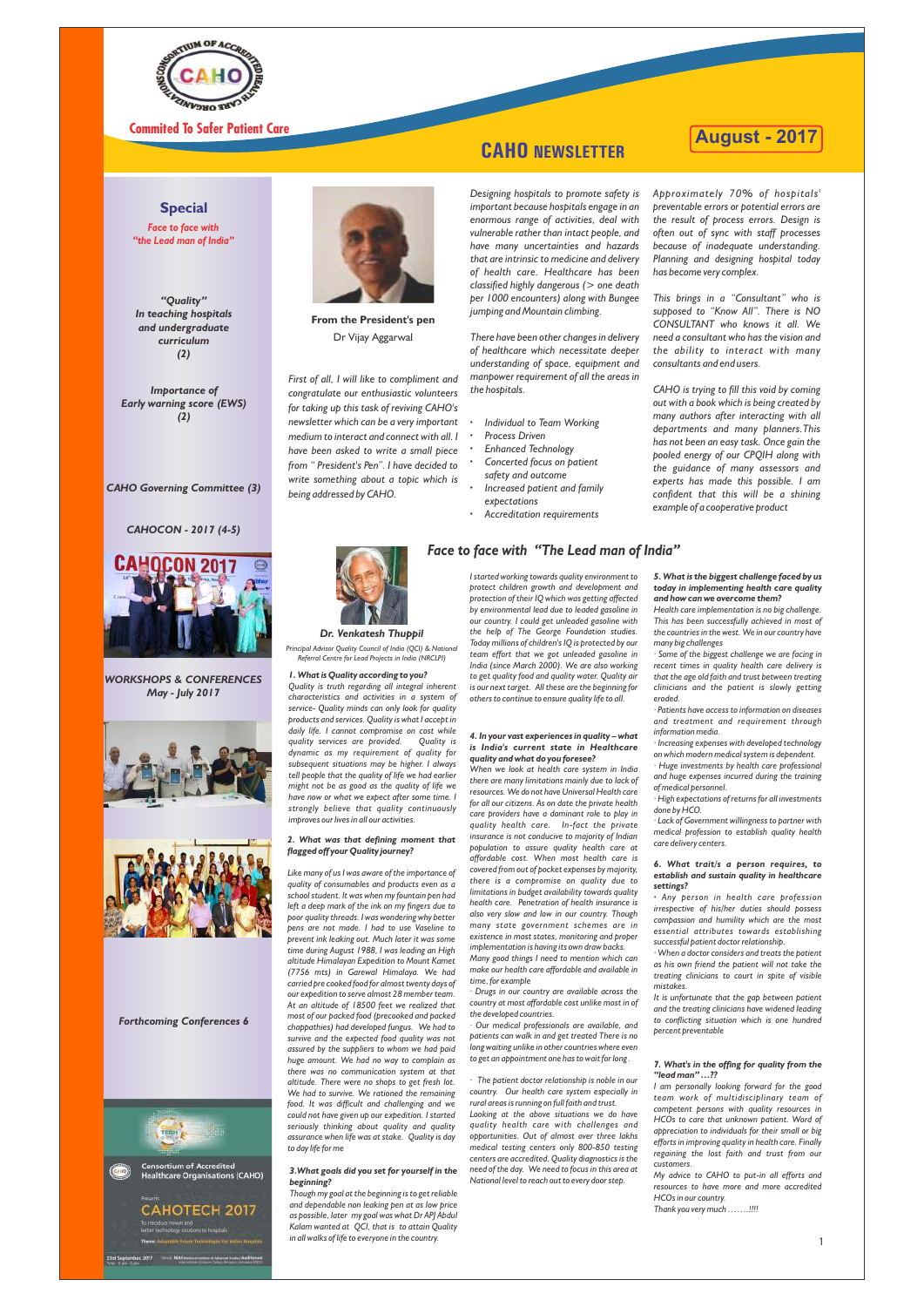

### **CAHO Secretariat**

#### *Dr. Sakshi Sharma*

*CAHO Secretariat D210, Sector-47, Noida Uttar Pradesh – 201301 Help Desk No: +91 9069142100*

> *As per the provisional data compiled by the Central Bureau of Health Intelligence (CBHI), Ministry of Health & Family Welfare, in August 2013, India has 1.13 beds per 1000 population, spread over 35,000 hospitals. There is a shortage of nearly 8 lakh doctors and 12 lakh nurses. Needless to add, patient safety and quality in healthcare delivery systems suffer. It is true that the woefully inadequate infrastructure is a major reason for this. Also important is the fact that there is poor awareness of quality among doctors and nurses. This is due to absolute lack of training on quality in the undergraduate medical and nursing curriculum.*

> *Healthcare organisations, both public and private, teaching as well as non-teaching, will have to focus on quality and patient safety. Medical college hospitals will have to set the trend and this is for two reasons.*

> *First of all, at a conservative estimate, 15 to 20% of all hospital beds in the country are in teaching hospitals. This translates into a significant proportion.Most patients in these hospitals are the indigent and under privileged.It becomes essential that there is a system to enforce quality in this setting.*

*Secondly 50,000 medical students are graduating every year from these institutions, and at least 95% of them remain in the country to serve as doctors. It is desirable that their education happens in a milieu where quality is a culture. This could be augmented, if quality and patient safety are formally incorporated in the curriculum.*

*NABH and Medical Council of India (MCI) had discussed this in 2012, and there was a recommendation that MCI should make NABH accreditation mandatory for all teaching hospitals. As it stands today, of the 465 hospitals accredited, not more than 10 are teaching hospitals. (There may be a few who have entry and progressive level certification).This is not likely to get any better soon, because there are very few teaching hospitals in the list of 600 hospitals applying for accreditation.* 

*The undergraduate medical curriculum is undergoing a restructuring now. An attitudes and communication module (ATCOM) will very soon come into effect. This structured longitudinal programme addresses areas, which were hitherto not focussed upon, such as attitudes, communication skills, and ethics, among other areas, in order to make the Indian medical graduate, not just a clinician, but also an effective communicator and a professional. However, quality in healthcare and patient safety are yet to be looked into. A study conducted in 2014 among medical students, in a Government Medical College in India, showed that the students lack awareness about medical errors and patient safety, but do desire to acquire this knowledge. A similar study conducted in Hong Kong, again showed a lack of awareness amo n g me d i c a l st u d e n ts a b o u t a multidisciplinary approach to solving patient safety related issues.*

*The nursing curriculum is no different. There is a module on management of nursing services in the 4th year, and quality is mentioned as one of its sub-units. Nursing service is the backbone of a healthcare delivery system and plays a huge part in quality.*



*A change in the curriculum is ideal. It is essential that doctors and nurses have elements of quality in healthcare ingrained into them, in their formative years. But a new medical curriculum will have its own period of conception, given the fact that MCI itself is undergoing a reorganisation. However, there should be a concerted effort towards accreditation of medical college hospitals, voluntarily, if not as a mandate from the regulatory bodies.*

*The journey in quality improvement, for a teaching hospital, especially for a government institution, is a difficult road to ride on. With a large number of staff of various cadres and seniority, implementation of policies would be an arduous task. Also frequent inspections from regulatory bodies, would make it difficult to remain focussed on quality. But, once a few milestones are crossed, the quality highway would be easy to travel on. In fact, accreditation necessarily brings in a few systems, and once a culture has evolved, day to day functioning would be easy.Processes would be more efficient, and hospitals would have responsible governance. In short, embarking on quality, would benefit not just patients, but also staff working in the organisation.*



*Dr Vimal Kumar Govindan Professor , Dept of Surgery PSG Institute of Medical Sciences & Research , Coimbatore*

#### *"Quality" - In teaching hospitals and undergraduate curriculum*

*Early warning score (EWS) is one of the important tool to identify deterioration of patient's general condition outside critical care areas. This tool can pick up patients prone for cardiac arrest several hours before the event .Patient's vital parameters and neurological status are tracked continuously only in the ICUs where real-time monitoring with alarms and central monitoring systems are available.Multi para monitor and ICU master chart can identify deterioration of patient condition at the earliest. But in wards where one staff nurse has to provide nursing care to five or six patients, the golden hour of resuscitation is missed during decline in patient's general condition. This is when EWS is very useful to identify abnormal vitals, and alert the duty doctors and the treating consultants. If required, patients can be shifted to ICU for further management.*

*Two examples to understand the usefulness of EWS in patient care.*

*Eg .1- A 30 yr old female patient on her second post laparotomy day had a respiratory rate of 35 per min. Tachypnoea is an alarming sign. Her EWS is 3.This has to be addressed appropriately and promptly, otherwise can lead to respiratory fatigue or failure over a period of time.*

*Eg.2 - A 45 year old male patient was brought to the EMR in an unconscious state with BP 90/60 mmHg and Heart Rate 128/min. This is really alarming and his EWS is 6.The treating consultant should identify the root cause and the patient should be promptly managed in the ICU.*

#### **Dr. Prabhakar**  *Consultant Urologist & Managing Director Kalyani Kidney Care Centre, Erode*

*At my hospital ,my staff are trained to record EWS and alert the treating physician This tool has been very useful to TRIAGE patients , in emergency ,In-patient and out-patient settings. This practise has made a marked change in my patient outcomes.*

#### *" Experience sharing- Sustenance of quality" - "Early warning signs"*

*Email - caho.in@gmail.com support@cahocare.com feedback@cahocare.com*



*Registered Office Consortium of Accredited, Health Care Organizations (CAHO) M-1, Lajpat Nagar-3, New Delhi 110024.*

#### **DIAGRAM for EWS**

| SCORE                                             | 3         | æ.          | ٦                   | 0                 | т.                            | æ.          | з             |
|---------------------------------------------------|-----------|-------------|---------------------|-------------------|-------------------------------|-------------|---------------|
| <b>Fieszpiristory</b><br>PAICH .<br>Birmatha/minL | >35       | $31 - 105$  | 21.120              | $16 - 210$        |                               |             | $\sim 1$      |
| Builde IIIA                                       | $-1.0045$ | $109 - 101$ | 加3~加2               | > 98              |                               |             |               |
| Terreservatives<br>1FY                            |           | >102.2      | 100.4 -<br>102.2    | THE 29 -<br>100.2 | $05 -$<br>BE. E.              | 自立まし<br>日本社 | $-9.02 -$     |
| Birtshille, BBI<br><b>DrimHigh</b>                |           | $-199$      |                     | 100 / 189         | $80 - 96$                     | $TQ = TH$   | $-70$         |
| Heart: rate<br>Hapenil <sup>1</sup>               | $-129$    |             | 110 - 129 100 - 100 | $00 - 00$         | $40 - 49$                     | $30 - 38$   | $-30$         |
| JOJPILI.                                          |           |             |                     | <b>JUHPE:</b>     | <b><i><u>Utricial</u></i></b> | Here.       | Universitäten |

- 1.4 Unresponsive: The patient does not give any eye movement, voice or motor nesponse to voice on pain
- 2. If patient any cardinal vital signs under the EWS > 1 should check all the cardinal vital signs score
- 3. A score of FOUR should be transfer to IDU immediately & simultaneously inform consultant. (Shifting should not delay because of consultant permission.) 4. A score of < THREE inform consultant immediately and follow consultant orders.

### **August - 2017**

2

#### **EARLY WARNING SCORE (EWS)**

EWS is a quide used by medical services to quickly determine the degree of illness of a patient. It is based on the six cardinal vital signs (Respiratory Rate, SpO2, Temperature, Blood pressure, Heart Rate & AVPU response)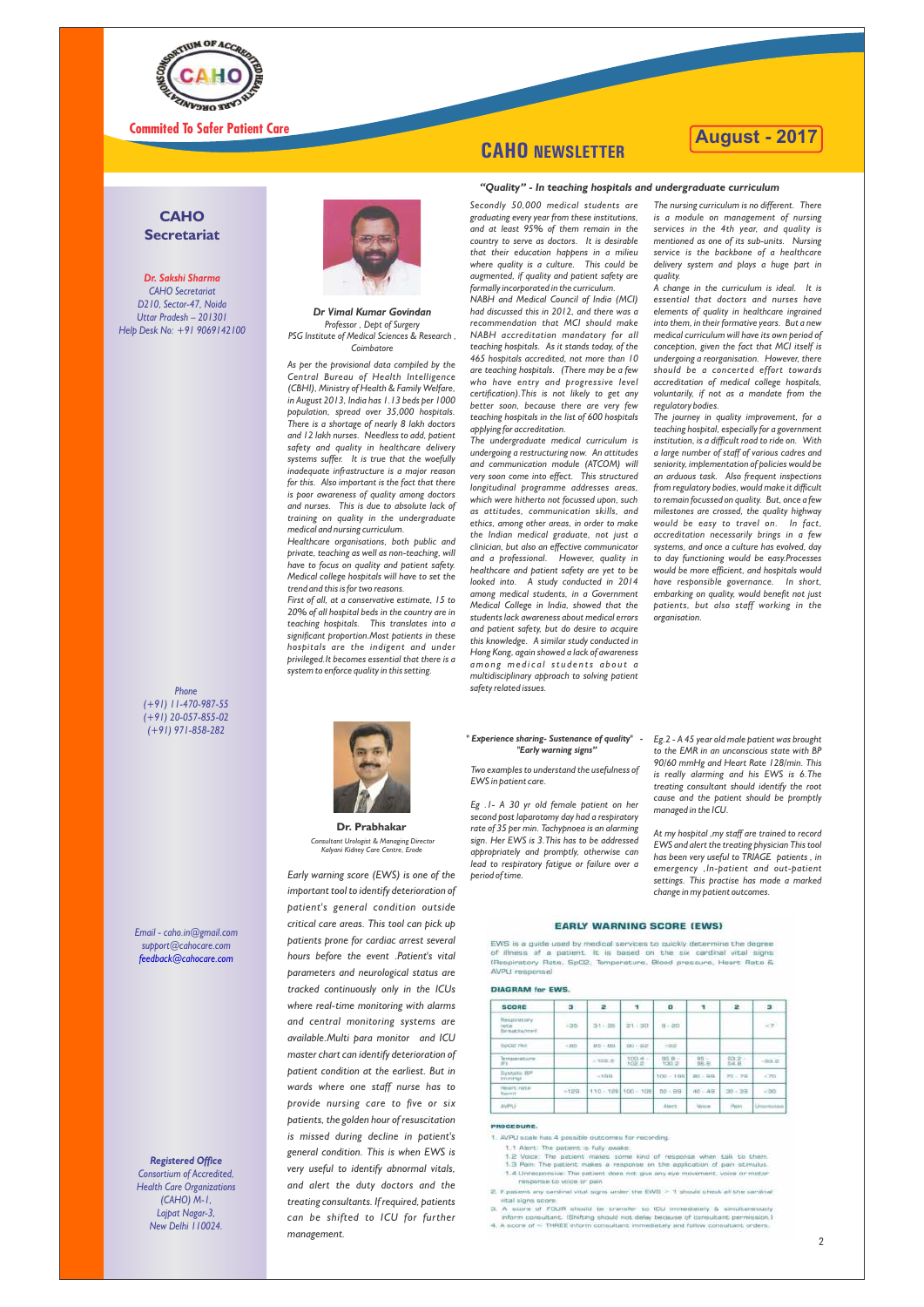

### *CAHO GOVERNING COMMITTEE CORE COMMITTEE*



*Dr. Arati Verma Vice President* 



*Dr. CM Bhagat Secretary General*



*Dr. Sunil Kumar Saggar Treasurer*



*Dr. Narendranath V Joint Secretary*



*Dr. Alexander Thomas Imm Past President*

W. R *Dr. Anna George Kerala*

## *ZONAL COORDINATORS*



*Dr. Shanthi Bansal East*



*Mrs. Manjusha Londhe West*



*Dr. Naveen Chitkara North*



*Mr. Sameer Mehta South*















*STATE REPRESENTATIVES*

*Dr. Praveen Gulati Dr. (Col) VMP Thomas Dr. Yashwant Mishra NABH Accredited MICs Mahar* 



*Dr. Amitha Marla Karnataka*

*Dr. V. K. Agarwal Uttar Pra* 



*Mr. Govind Hari Andhra Pradesh & Telangana* 

*Dr. Jeet Patwari Assam Dr. Anuradha Pichumani Tamil Nadu Dr. Jatinder Bhatia NABL Accredited Labs*

**Alberta** 

**CAHO NEWSLETTER**



*Dr. Vijay Agarwal President*

*Dr. Karpe Mina Lombi Arunachal Pradesh*



*Mrs. Rama Rajasekaran NABH Accredited HCOS*



*Ms. Ankita B Gill NABH Accredited HCOS Dr. Renu Devaprasath*



*NABH Accredited HCOS*

*Madhya Pradesh*





*ODISHA*



*Mr. Sameer Bhati New Delhi*



*Ms. Meeta Patel Gujarat*



*Ms. Anisha Khundongbam Manipur Dr. Gurvinder Kaur Punjab* 



*Ms. Sheenu Jhawar Rajasthan*



*Dr. Anjani Kumar Haryana*





*Meghalaya*







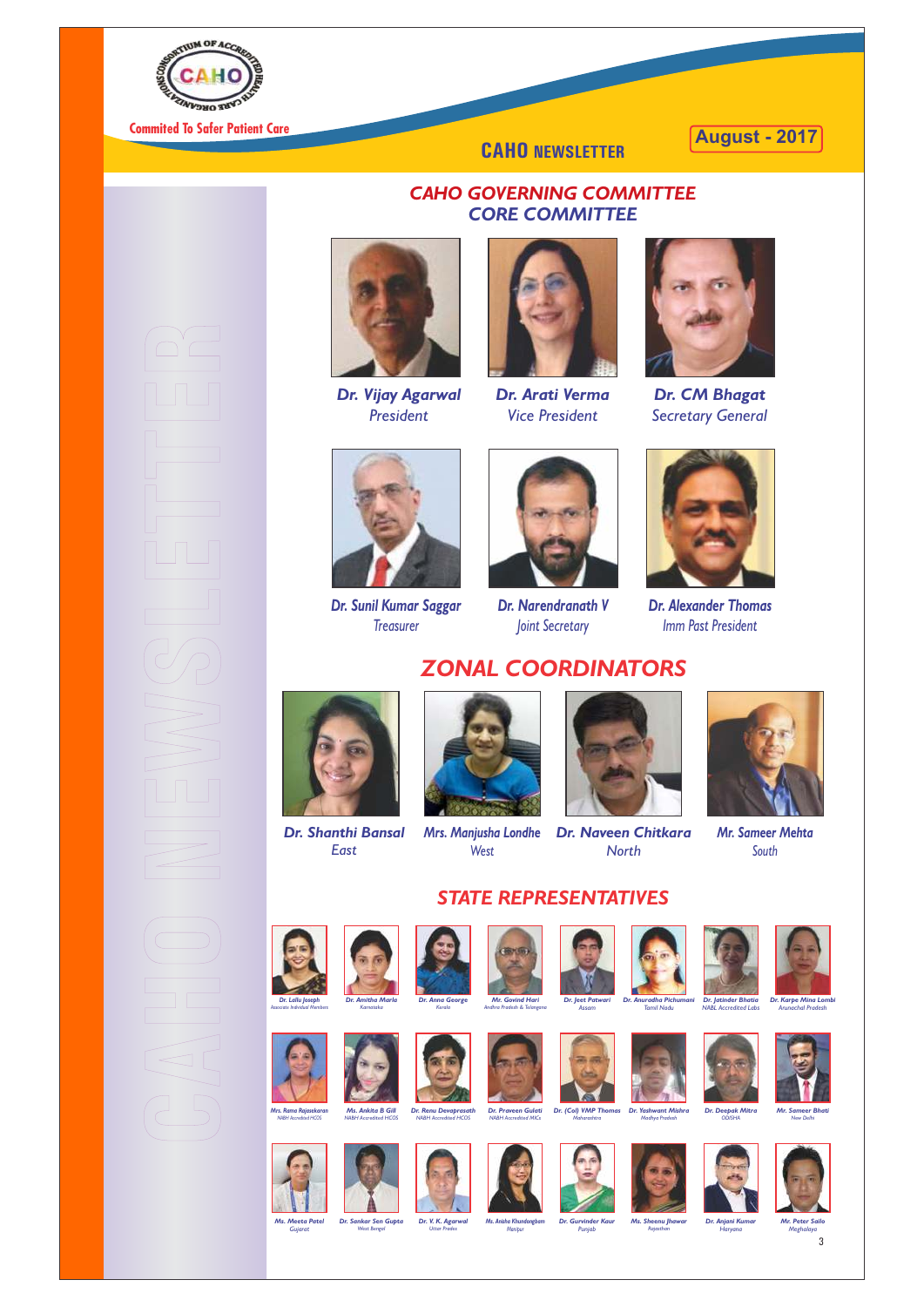

## *CAHOCON 2017*

*14th & 15th April 2017, Taj Vivanta, New Delhi*

*There were important messages for the healthcare industry from other industries such as Indigo, Uber and Velvetcase.com in relation to customer delight, logistics and perfection by Dr Nageshwar Rao, Mr Prabhjeet Singh and Mr Kapil Hetamsaria. This session was a real hit and credit of organizing this goes to Mr Sameer Mehta ( CEO Mehta Hospitals Chennai) who also chaired this session along with Dr Manivanan.* 

*One of the most lively session was the debate on "Documentation Versus Patient Care – Which is more important" with Dr Arati Verma and Dr Anand R stressing the need for better patient care which supersedes documentation work versus Dr Sanjeev K Singh and Capt Ajitha taking up the other side. The session was chaired and moderated by Air Marshal Dr Pawan Kapoor.* 

*There was a Nursing session discussing the need of the hour topics such as Handling GEN – NEXT Nurses, Empowering and developing team work , Bridging the gap – Skill development . These topics were addressed by the top nursing leaders of the country like Ms Binu Sharma ( Columbia Asia), Ms Saravjeet (Medanta) and Capt Sandhya Shankar ( Max Healthcare) and the sessions chaired by Maj Gen (Ms) Elizabeth John ( R & R Hospital) and Bri Saibala (Amrita Institute) The day concluded with the presentation by Mr Anirudha Rajurkar ( Dr Reddy's Lab) by his insightful talk on Creating patient centric Hospitals which was chaired by Dr K K Kalra ( Ex CEO NABH) and Dr Murali Srinivas.*

*Apart from this, a wide array of interesting topics were discussed in the laboratory sessions as well, stressing the need to choose appropriate Software- including communication standards and legal requirements , Understanding Hardware - network, security, databases and storage for lab , Laboratory information system (LIS) and the use of such informatics in analytical quality of laboratory. This session was chaired by Dr Navin Dang and Dr Sita Ram who added valuable inputs to the discussions.*

*Post lunch laboratory session focussed on Total quality improvement , Accreditation journey in Implementing ISO 15189:2012 in labs across Nepal, Internal audits in labs. These topics were deliberated by Dr Essam Hamed Amin Ali ( Abu Dhabi), Dr Keyoor ( Nepal ) and Dr Ashwini Sengupta ( Kolkata) with chairpersons Dr Arvind Lal, Prof L M Srivastava and Dr C V Anand adding their personal experiences and expertise to the discussion.* 

*The session on accreditation in Specific Laboratory Modalities brought out the challenges in managing anatomic pathology laboratory in the era of genomic medicine, need for IQC in Microbiology, a clinician's view on accreditation, provision on high acuity and delivering high volume healthcare without compromising on cost and / or quality as well as*   $accreditation$  needs in flow cytometry . This *session was chaired efficiently by Prof R.N. Makroo, Dr Arun Rai zada and Dr Chand Wattal.*

*The Day 2 started again with the Platform Presentations on the theme " Monitor , Measure and Improve". These presentations hi ghl i ght e d the rising st and a r d s o f deliberations. Dr Narayan Pendse (Fortis Healthcare) and Dr Lallu Joseph ( CMC Vellore) did a great job as chairpersons.*

*Measuring communication with patient and/or relatives was very well presented by Ms Indu Arneja and as was Handling of media and related etiquettes in time of need / crises (Ms. Gracelle).*

*This was followed by exploring the aspect of "Change Management" by IHI Model (Dr Abha Mehndiratta), Innovations in Healthcare (Surgeon Rear Admiral VK Singh) and sustainability of quality by Dr Jeffery Braithwhite.*

*CAHOCON – 2017 , the 3rd International Conference of the Consortium of Accredited Healthcare Organisations, with the theme – Monitor , Measure and Improve was held during 14th & 15th April , 2017 at Vivanta by Taj Dwarka , New Delhi. This well attended conference brought together various Healthcare Quality stalwarts.*

*The conference was preceded by Pre-conference workshops on 13th April,2017 on important topics such as Clinical Audit , Infection control and Antimicrobial Stewardship, Verification and Validation handling IQC & EQAS, Integrating Quality & Entry level Accreditation , Quality tools & Techniques in various hospitals of Delhi NCR region.*

*Guest of Honour Mr RP Singh Secretary General QCI inaugurated the conference by lighting the lamp and Dr Harish Nadkarni, CEO , NABH l a u n c h e d t h e n ew we b sit e o f c a h o (www.caho.in). Dr Girdhar Gyani released the souvenir.*

*ISQua Board Member Prof. Jeffrey Braithwaite gave a keynote address and stressed on the requirement of data analytics to improve patient expectations. Dr Supten Sarbadhikari's detailed the concept of "E–Health in digital India".* 

*Topics such as 'Clinician's engagement in quality', 'NABL Accreditation need of the hour', 'Promoting quality at grassroots' and 'Benchmarking in Healthcare' were dealt by speakers- Dr Shiv Sarin, Dr Vandana Jain, DR K K Aggarwal, and Dr Anupam Sibal respectively. Dr Vidya Sagar from Australia gave a talk on " Publish or Perish"*

*The requirement of Entry Level NABH Certification and CAHO's role in promoting the Entry certification programme was introspected by Dr Murali Srinivas, Dr. M Prabhakar and Dr Lallu Joseph and the session was chaired by Dr Alexander Thomas and Dr C M Bhagat.* 







### **August - 2017**

4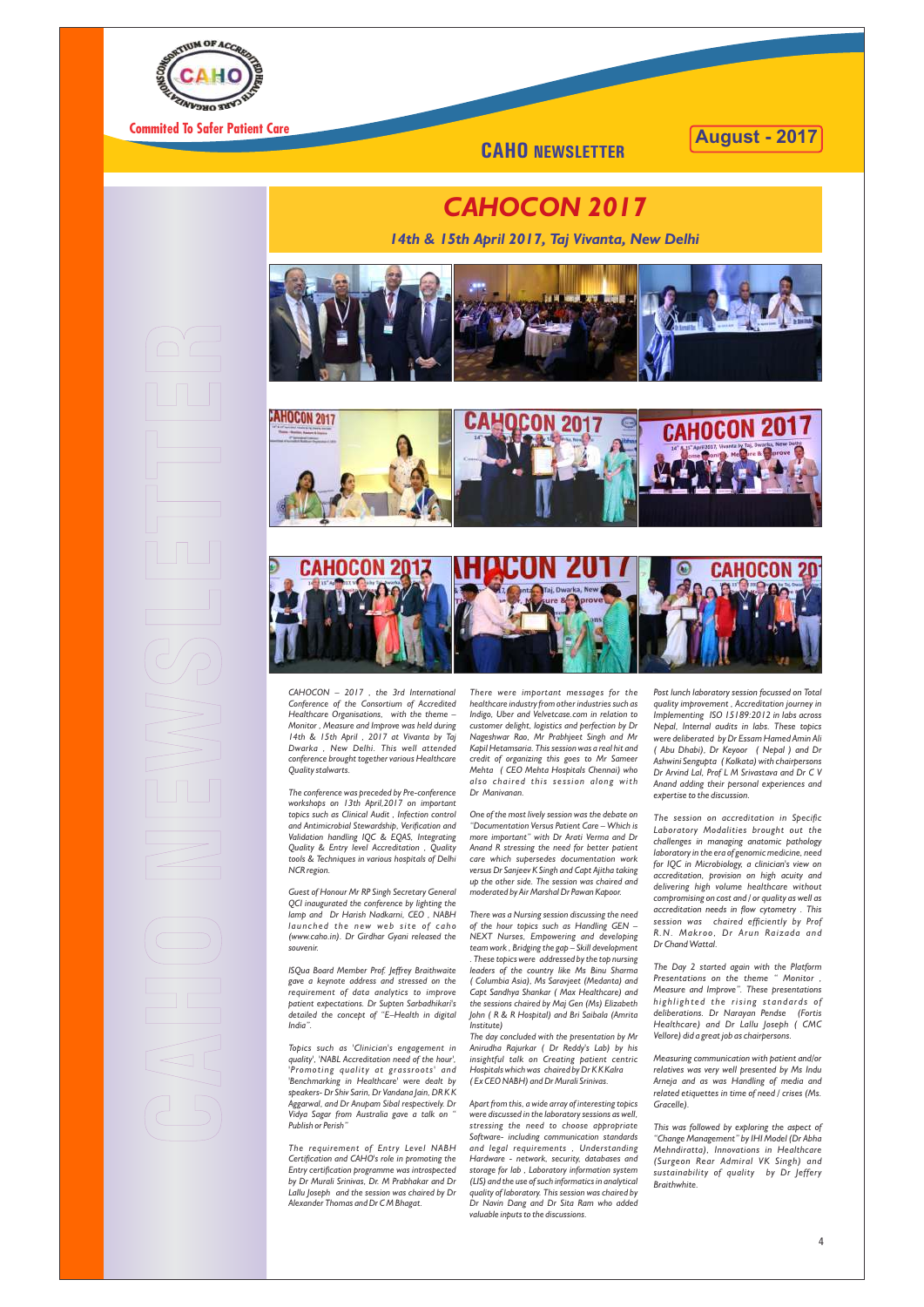*Finally, CAHOCON 2017 Sessions concluded with "Quality Beyond Accreditation" wherein the panel speakers Dr Mridul, Dr Sandip Budhiraja and Dr Narottam Puri deliberated about the cost-effectiveness of accreditation, p e rf o rma n c e e x c e l l e n c e owi n g t o accreditation and maintaining quality beyond accreditation along with Dr Shakti Gupta and Dr V K Singh.*

*A very timely topic "Data Sharing: Are We Ready To Collaborate" was discussed by a high profile panel of CEOs and Chairmen like Dr Harish Nadkarni (CEO-NABH), Ms Upasana Arora ( CEO-Yashoda Hospital), Dr D Nagar (Chairman Paras Hospital) and Dr Govind Hari ( Chairman Pushpagiri Eye Hospitals).*

*The delegates shared their experiences in quality improvement through paper, poster and novel video presentations of best practices . They were judged by experts and awarded suitably during the valediction. Quality related awards were given to various hospital teams and individuals who contributed to preparation of CSSD technician training manual and contents for NABH Pre-accreditation Entry level standards* 

*The session on "Medico-Legal Framework" is always a hit with the audience and the speakers like Mr Mahendra Bajpai (Advocate Supreme Court), Mr Siddharth Luthra ( Former Additional Solicitor General) and Dr Sunil Khetrapal ( COO Rajiv Gandhi Cancer Institute) made it very interesting and informative.*

*The deliberation on "Driving for Change" was chaired by Dr Vijay Agarwal to showcase the* 

*activities pursued by CAHO with partners like:*

- *· 3M Disinfection and Sterilisation,*
- *· AEEE Driving energy efficiency*
- *· LM Excellence Introduction of On-line learning Platform.*

*The NABL Sessions had a open forum on the "Ethics In Accreditation", IQAS, EQAS and other issues challenging the implementation of standards in laboratories. Stalwarts in laboratory medicine such as Dr Vandana Jain ,Dr Venkatesh Thuppil and others answered various queries raised by the delegates related to the current NABL accreditation process in our country . The sessions continued* 

*with the "Sampling to Reporting - Lean Journey " discussing Sample integrity maintenance, introduction of lean and Six Sigma for clinical laboratory and the methodology for release of results. This session was chaired by Dr Essam Hameed .* 



Commited To Safer Patient Care

# *CAHOCON 2017*

*Dr JL Meena received the " Young Achievers Award" and Dr Venkatesh Thuppil was conferred with the prestigious "Life time achievement award".* 

*The excellent and enjoyable performance of the OSA drum circle during 14th evening helped everyone relax after the intense scientific deliberations of the day . The conference came to an end with the introduction of the new Governing Council members and transfer of CAHO Presidential responsibility from Dr Alexander Thomas to Dr Vijay Agarwal while Dr CM Bhagat took over as the Secretary General.*

 $\frac{1}{2}$ 

*The next CAHOCON – 2018 will be in Chennai on 6th and 7th April 2018. The theme of the conference is – "Timely Intervention is the key to Quality".* 

*Looking forward to another congregation of healthcare professionals!*













## **August - 2017**

5